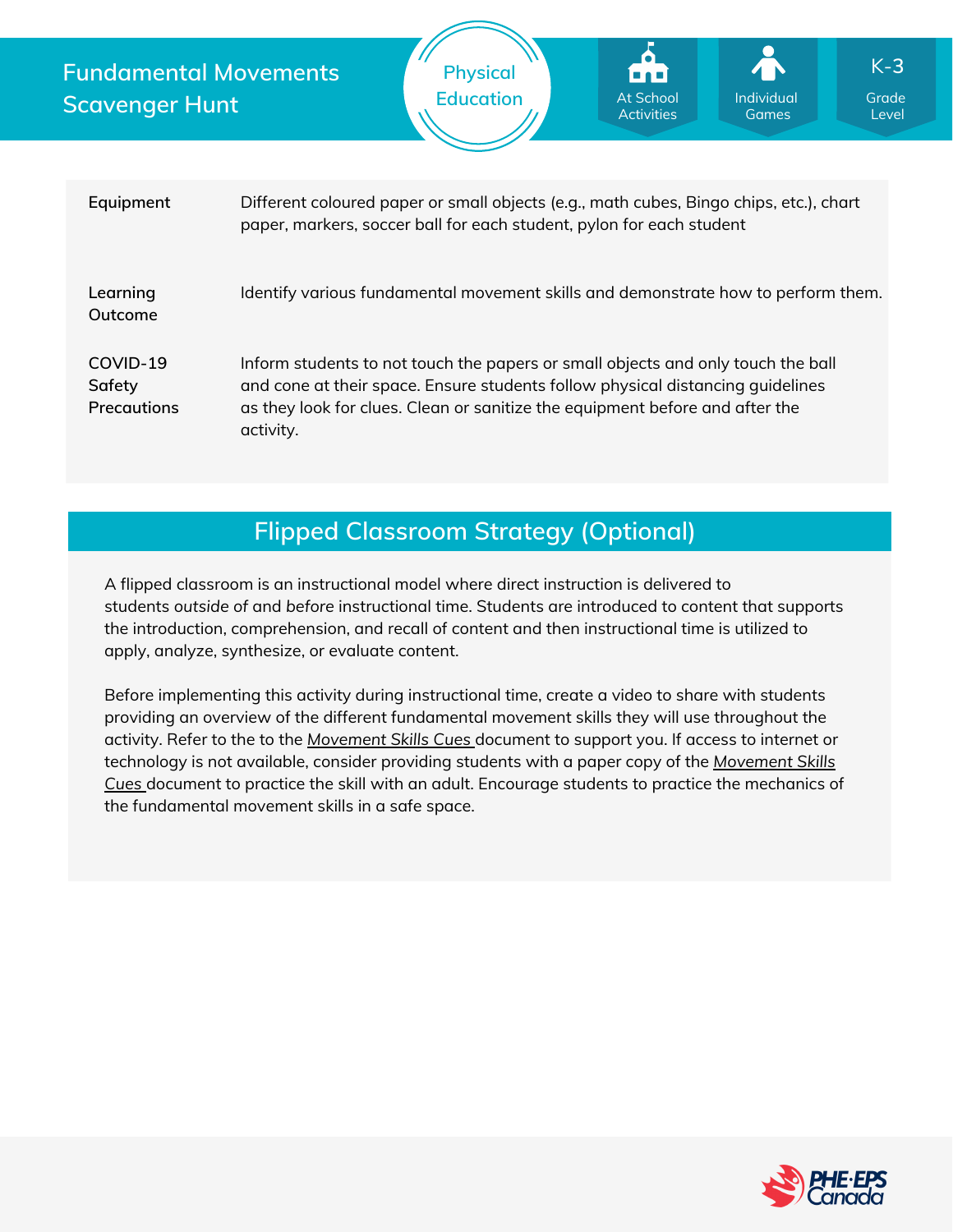



Level K-**3**

# **Activity Description**

Before the activity, cut up small pieces of paper of different colours or gather small items of different colours (e.g., math cubes, Bingo chips, etc.). Use the chart paper to create a legend for students to refer to throughout the activity. Assign a fundamental movement skill to each colour of paper or small item (e.g. blue = hop, red = jump, green = skip, yellow = dodge, orange = underhand roll, purple  $=$  kick, etc.).

Adjust the amount of movements depending on the age and stage of students. Hide the small objects around a safe outdoor space, preferably in an area with trees, logs, and other natural elements. For schools in urban centres, use the schoolyard or space available. In an open area of the space, place a soccer ball and a pylon for each student.

Invite students to stand by one of the pylons and soccer balls. As a large group, review how to perform the different fundamental movement skills students they will use for the activity or refer to the *[Movement](https://phecanada.ca/sites/default/files/content/docs/Home%20Learning%20Resource/Movement%20Cues/Movement%20Skills%20Cues%201.pdf) Skills Cues* document to support you. If utilizing a flipped classroom approach, remind students to apply the cues they learned or reviewed in the video or document.

Share with students that they will be going on a scavenger hunt to find and perform as many fundamental movements as they can. Review the legend with the students and explain that you have hidden different coloured items around the space that represent different fundamental movements. Their task is to locate as many of these items as they can without touching or moving the items. After they locate an item, they can refer to the legend, and then make their way back to their pylon to perform 3-5 repetitions of the fundamental movement skill. If they find an *underhand roll* or *kick* item, they use the soccer ball at their pylon to perform the skill, aiming at the pylon as a target. Students can count how many items they find within the given time period to complete the scavenger hunt.

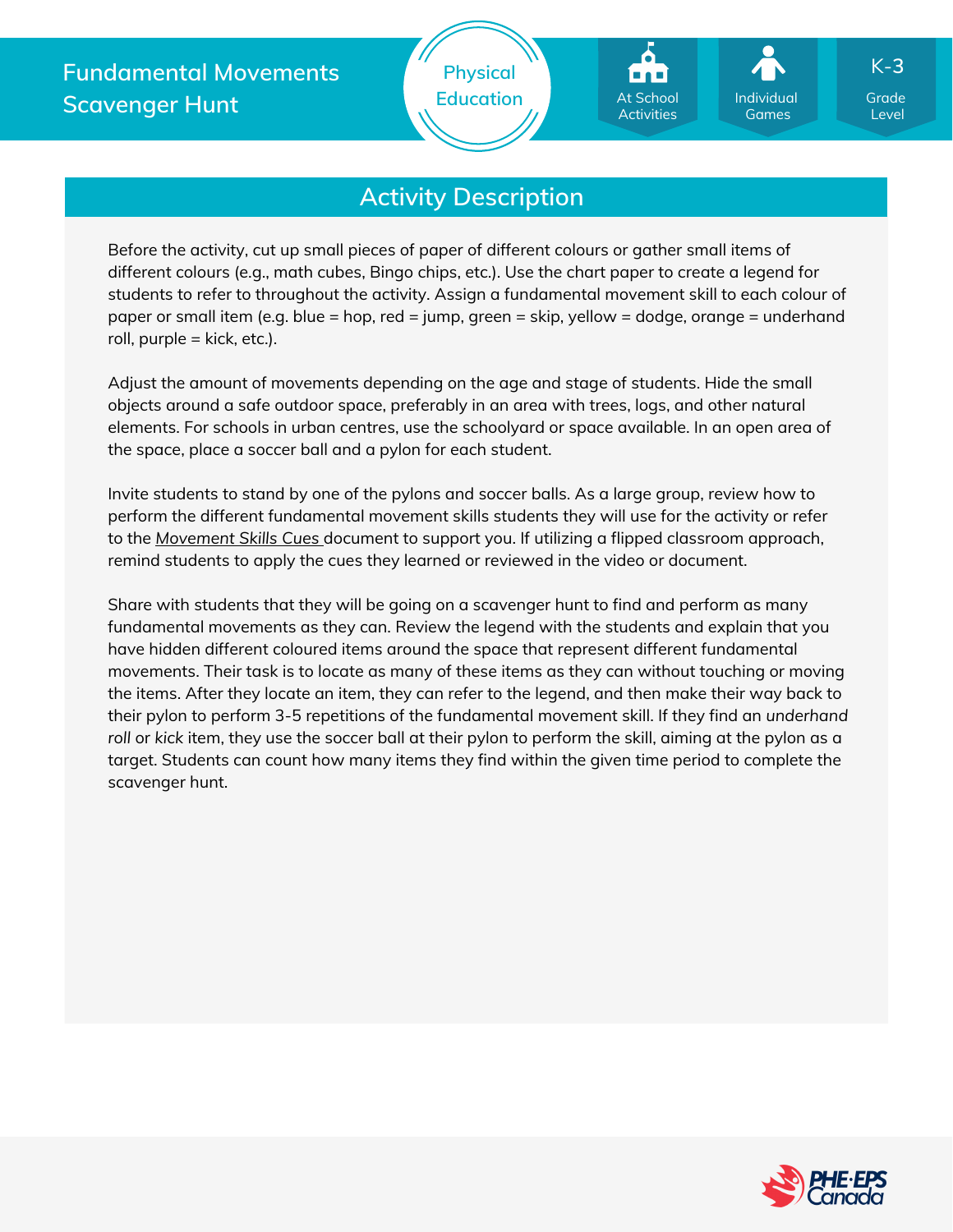## **Fundamental Movements Scavenger Hunt**

**Physical**



Level K-**3**

# **Physical Education**



## **MOVE**

**Develop psychomotor skills, tactics, and strategies that facilitate a variety of physical activities across diverse environments.**



## **THINK**

**Develop cognitive skills and strategies for a variety of movement contexts that facilitate critical thinking, decision making, and problem solving.**



#### **that facilitate healthy and safe relationships with themselves, with others, and with their environment.**

**FEEL**

**Practice behaviour skills and strategies that facilitate movement competence and confidence. ACT**

**Develop affective skills and strategies**



# **Competencies Reflection Questions**

Reflection is important to support learning during physical education. Consider asking students the reflection questions below and discuss the answers together.

- *Which movement did you find the easiest to do? Why?*
- *Which movement did you find the hardest to do? Why?*



# **Inclusion Considerations**

Modifications can be made to a variety of activity components to ensure inclusion. As you plan activities, consider how everyone can be involved and how to modify or adapt the activities to ensure the full inclusion of all. The STEP framework provides modifications to the following activity components space, task, equipment, and people.

| Space                                                                                                           | Task                                                                                                                                | Equipment                                                                                                  | D<br>People                                                                               |
|-----------------------------------------------------------------------------------------------------------------|-------------------------------------------------------------------------------------------------------------------------------------|------------------------------------------------------------------------------------------------------------|-------------------------------------------------------------------------------------------|
| Students perform the<br>movements at a safe<br>distance from others<br>instead of going back<br>to their pylon. | Change the types of<br>movements on the<br>legend to reflect<br>students' ability (e.g.,<br>kick or send, hop or<br>balance, etc.). | Students uses a<br>sensory ball (e.g., bell<br>ball, light-up ball, etc.)<br>to underhand roll or<br>kick. | Students move through<br>the space following<br>another individual at a<br>safe distance. |